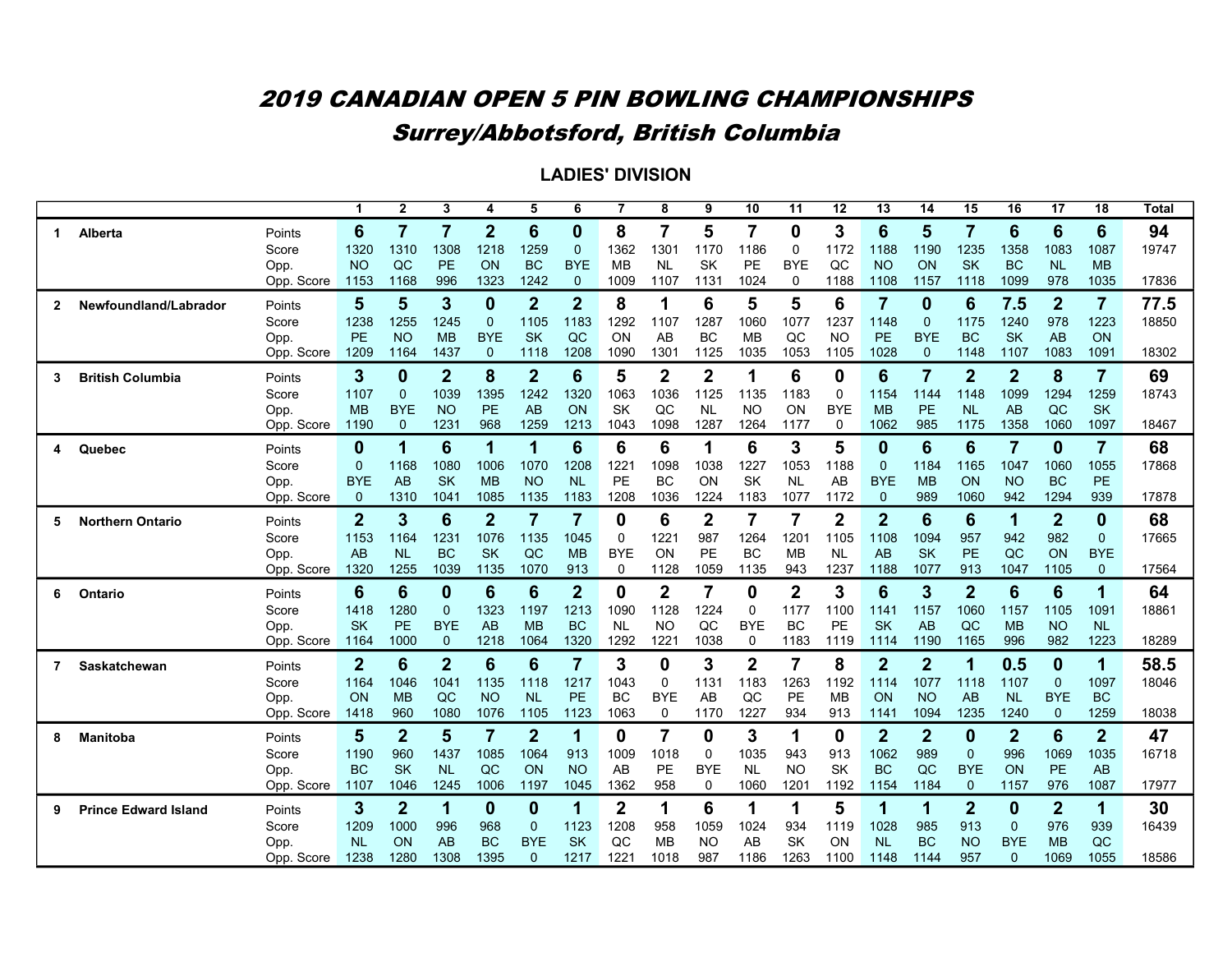| <b>Alberta</b> |                                                     |                      | $\mathbf{2}$     | 3                | 4                | 5                    | 6                          | $\overline{7}$ | 8                    | 9                      | 10                      | 11              | 12             | 13                     | 14                   | 15               | 16                   | 17               | 18                                      | <b>Total</b>   |
|----------------|-----------------------------------------------------|----------------------|------------------|------------------|------------------|----------------------|----------------------------|----------------|----------------------|------------------------|-------------------------|-----------------|----------------|------------------------|----------------------|------------------|----------------------|------------------|-----------------------------------------|----------------|
| 331            | <b>Heidi Mapstone</b><br>Score                      | $\mathbf{0}$         | 247              | 307              | 260              | 311                  |                            | 292            | 281                  | 200                    | 0                       |                 | 255            | 171                    | 287                  | 251              | 261                  | 220              | 254                                     | 3597           |
|                | HIGH: 311 Frames                                    | $\Omega$             | 10               | 10               | 10               | 10                   |                            | 10             | 10                   | 10                     | 0                       |                 | 10             | 5                      | 10                   | 10               | 10                   | 10               | 10 <sup>°</sup>                         | 135            |
|                | <b>AVERAGE: 266.44 Points</b>                       | $\Omega$             | $\mathbf{1}$     | $\overline{1}$   | $\mathbf{1}$     | $\overline{1}$       |                            | $\mathbf{1}$   | $\mathbf{1}$         | $\mathbf 0$            | $\mathbf 0$             |                 | $\mathbf{1}$   | $\mathbf{0}$           | $\overline{1}$       | $\overline{1}$   | $\Omega$             | $\overline{1}$   | $\mathbf{1}$                            | 11             |
|                | 332 Jennifer Baker<br>Score                         | $\overline{307}$     | 257              | 174              | $\Omega$         | 256                  |                            | 220            | 255                  | 148                    | 239                     |                 | 163            | $\overline{70}$        | $\Omega$             | 228              | 322                  | $\overline{216}$ | 66                                      | 2921           |
|                | HIGH: 322 Frames                                    | 10                   | 10               | 8                | $\mathbf{0}$     | 10                   |                            | 10             | 10                   | 5                      | 10                      |                 | 6              | 5                      | $\Omega$             | 10               | 10                   | 10 <sup>1</sup>  | 3                                       | 117            |
|                | AVERAGE: 249.66 Points                              | $\overline{1}$       | $\mathbf{0}$     | $\overline{1}$   | $\overline{0}$   | $\mathbf{1}$         |                            | $\mathbf{1}$   | $\mathbf{1}$         | $\mathbf 0$            | $\overline{\mathbf{1}}$ |                 | $\Omega$       | $\mathbf{0}$           | $\Omega$             | $\overline{1}$   | $\mathbf{1}$         | $\Omega$         | $\Omega$                                | 8              |
| 333            | <b>Michelle Nunweiller</b><br>Score                 | 373                  | 198              | 56               | 218              | 200                  |                            | 182            | 136                  | 67                     | 215                     |                 | 287            | $\overline{173}$       | 215                  | 274              | 66                   | $\mathbf{0}$     | 211                                     | 2871           |
|                | HIGH: 373 Frames                                    | 10                   | 10               | $\overline{2}$   | 10               | 10                   |                            | 10             | $\overline{7}$       | 5                      | 10                      |                 | 10             | 10                     | 10                   | 10               | $\overline{4}$       | $\mathbf{0}$     | 10 <sup>1</sup>                         | 128            |
|                | <b>AVERAGE: 224.3 Points</b>                        | $\overline{1}$       | $\overline{1}$   | $\mathbf{0}$     | $\mathbf{0}$     | $\mathbf{0}$         |                            | 1              | 0                    | $\Omega$               | $\overline{1}$          |                 | 1              | $\mathbf{0}$           | $\mathbf{0}$         | $\mathbf{0}$     | $\mathbf{0}$         | $\mathbf{0}$     | $\mathbf{1}$                            | 6              |
| 334            | <b>Katie Rayner</b><br>Score                        | 232                  | 299              | 274              | 315              | 229                  |                            | $\Omega$       | 62                   | 250                    | 289                     |                 | 226            | 265                    | 207                  | 285              | 266                  | 206              | 250                                     | 3655           |
|                | HIGH: 315 Frames                                    | 10                   | 10               | 10               | 10               | 10                   |                            | $\Omega$       | 3                    | 10                     | 10                      |                 | 10             | 10                     | 10                   | 10               | 10                   | 10               | 10 <sup>°</sup>                         | 143            |
|                | AVERAGE: 255.59 Points                              | $\Omega$             | $\mathbf{1}$     | $\overline{1}$   | $\overline{1}$   | $\mathbf{1}$         |                            | $\Omega$       | $\Omega$             | $\mathbf{1}$           | $\mathbf{1}$            |                 | $\overline{1}$ | $\mathbf{1}$           | $\Omega$             | $\overline{1}$   | $\mathbf{1}$         | $\mathbf{0}$     | $\mathbf{1}$                            | 11             |
|                | 335 Annette Campbell<br>Score                       | 230                  | $\overline{309}$ | $\overline{225}$ | 228              | $\mathbf{0}$         |                            | 313            | 249                  | 268                    | 204                     |                 | 45             | 176                    | $\overline{225}$     | 197              | 310                  | 206              | 107                                     | 3292           |
|                | HIGH: 313 Frames                                    | 10                   | 10               | 10               | 10               | $\mathbf{0}$         |                            | 10             | 10                   | 10                     | 10                      |                 | 4              | 10                     | 10                   | 10               | 10                   | 10               | $\overline{7}$                          | 141            |
|                | <b>AVERAGE: 233.48 Points</b>                       | $\overline{1}$       | $\overline{1}$   | $\mathbf{0}$     | $\Omega$         | $\mathbf{0}$         |                            | $\mathbf{1}$   | $\mathbf{1}$         | $\mathbf{1}$           | $\mathbf{1}$            |                 | 0              | $\overline{1}$         | $\overline{1}$       | $\overline{1}$   | $\mathbf{1}$         | $\overline{1}$   | $\Omega$                                | 11             |
|                | 336 Rose Gigliuk<br>Score                           | 178                  | $\mathbf{0}$     | 272              | 197              | 263                  |                            | 355            | 318                  | 237                    | 239                     |                 | 196            | 333                    | 256                  | $\mathbf 0$      | 133                  | 235              | 199                                     | 3411           |
|                | HIGH: 355 Frames                                    | 10                   | $\overline{0}$   | 10               | 10               | 10                   |                            | 10             | 10                   | 10                     | 10                      |                 | 10             | 10                     | 10                   | $\mathbf{0}$     | 6                    | 10               | 10 <sup>1</sup>                         | 136            |
|                | <b>AVERAGE: 250.81 Points</b>                       | $\Omega$             | $\Omega$         | $\overline{1}$   | $\Omega$         | $\Omega$             |                            | $\mathbf{1}$   | $\mathbf{1}$         | $\Omega$               | $\Omega$                |                 | $\Omega$       | $\overline{1}$         | $\Omega$             | $\Omega$         | $\Omega$             | $\overline{1}$   | $\Omega$                                | 5              |
|                | Score                                               | 1320                 | 1310             | 1308             | 1218             | 1259                 | $\mathbf 0$                | 1362           | 1301                 | 1170                   | 1186                    | $\mathbf 0$     | 1172           | 1188                   | 1190                 | 1235             | 1358                 | 1083             | 1087                                    | 19747          |
|                | HIGH: 1362 Points                                   | 6                    | $\overline{7}$   | $\overline{7}$   | $\mathbf{2}$     | 6                    | $\bf{0}$                   | 8              | $\overline{7}$       | 5                      | $\overline{7}$          | $\mathbf{0}$    | 3              | 6                      | 5                    | $\overline{7}$   | 6                    | 6                | 6                                       | 94             |
|                | AVERAGE: 246.84 Opp                                 | <b>NO</b>            | QC               | PE               | ON               | <b>BC</b>            | <b>BYE</b>                 | <b>MB</b>      | <b>NL</b>            | <b>SK</b>              | <b>PE</b>               | <b>BYE</b>      | QC             | <b>NO</b>              | ON                   | SK               | <b>BC</b>            | <b>NL</b>        | <b>MB</b>                               |                |
|                | Opp Score<br>330 Desiree Tytgat                     | 1153                 | 1168             | 996              | 1323             | 1242                 | $\mathbf{0}$               | 1009           | 1107                 | 1131                   | 1024                    | $\Omega$        | 1188           | 1108                   | 1157                 | 1118             | 1099                 | 978              | 1035                                    | 17836          |
|                |                                                     |                      |                  |                  |                  |                      |                            |                |                      |                        |                         |                 |                |                        |                      |                  |                      |                  |                                         |                |
|                |                                                     |                      |                  |                  |                  |                      |                            |                |                      |                        |                         |                 |                |                        |                      |                  |                      |                  |                                         |                |
|                | <b>British Columbia</b>                             | 1                    | $\mathbf{2}$     | 3                | 4                | 5                    | 6                          | $\overline{7}$ | 8                    | 9                      | 10                      | 11              | 12             | 13                     | 14                   | 15               | 16                   | 17               | 18                                      | Total          |
| 231            | <b>Jennifer Neff</b><br>Score                       | $\overline{88}$      |                  | $\overline{218}$ | 248              | 182                  | $\overline{0}$             | 143            | 189                  | 66                     | 117                     | 244             |                | 189                    | 249                  | 245              | 99                   | $\mathbf{0}$     | $\overline{0}$                          | 2277           |
|                | HIGH: 249 Frames                                    | 5                    |                  | 10               | 10               | 9                    | $\mathbf{0}$               | 6              | 10                   | $\overline{4}$         | 5                       | 10              |                | 10                     | 10                   | 10               | $\overline{7}$       | $\mathbf{0}$     | $\Omega$                                | 106            |
|                | AVERAGE: 214.81 Points                              | $\mathbf{0}$         |                  | $\overline{1}$   | $\overline{1}$   | $\Omega$             | $\mathbf{0}$               | $\Omega$       | $\mathbf{1}$         | $\Omega$               | $\Omega$                | $\mathbf{1}$    |                | $\overline{1}$         | $\overline{1}$       | $\overline{1}$   | $\Omega$             | $\Omega$         | $\Omega$                                | $\overline{7}$ |
|                | 232 Jackie Grosart<br>Score                         | 227                  |                  | 196              | 270              | 290                  | 195                        | 60             | 67                   | 252                    | 260                     | 229             |                | 260                    | 229                  | 233              | 258                  | 308              | 246                                     | 3580           |
|                | HIGH: 308 Frames                                    | 10                   |                  | 10               | 10               | 10                   | 10                         | 4              | $\overline{4}$       | 10                     | 10                      | 10              |                | 10                     | 10                   | 10               | 10                   | 10               | 10 <sup>°</sup>                         | 148            |
|                | <b>AVERAGE: 241.89 Points</b>                       | $\overline{1}$       |                  | $\Omega$         | $\overline{1}$   | $\mathbf{1}$         | $\Omega$                   | $\Omega$       | $\Omega$             | $\mathbf{1}$           | $\overline{1}$          | $\Omega$        |                | $\overline{1}$         | $\overline{1}$       | $\Omega$         | $\Omega$             | $\overline{1}$   | $\mathbf{1}$                            | 9              |
|                | 233 Vicki Steele<br>Score                           | 268                  |                  | 221              | 256              | 227                  | 388                        | 226            | 247                  | 196                    | $\overline{92}$         | 230             |                | 203                    | 275                  | 66               | $\overline{228}$     | 264              | 230                                     | 3617           |
|                | HIGH: 388 Frames                                    | 10                   |                  | 10               | 10               | 10                   | 10                         | 10             | 10                   | 10                     | 5                       | 10              |                | 10                     | 10                   | 5                | 10                   | 10               | 10 <sup>1</sup>                         | 150            |
|                | AVERAGE: 241.13 Points                              | $\overline{1}$       |                  | $\overline{1}$   |                  | $\mathbf{0}$         | $\overline{1}$             | $\Omega$       | $\mathbf 1$          | $\Omega$               | $\mathbf 0$             | $\mathbf{1}$    |                | $\Omega$               | $\overline{1}$       | $\mathbf{0}$     | $\Omega$             | $\overline{1}$   | $\Omega$                                | 8              |
|                | 234 Kelly Gorsek<br>Score                           | 199                  |                  | 121              | $\mathbf 0$      | 15                   | 249                        | 195            | 108                  | $\frac{202}{ }$        | 198                     | 100             |                | $\overline{0}$         | 93                   | 77               | 41                   | $\overline{222}$ | 244                                     | 2064           |
|                | HIGH: 249 Frames                                    | 10                   |                  | $\overline{7}$   | $\Omega$         | $\mathbf{1}$         | 10                         | 10             | 6                    | 10                     | 10                      | 5               |                | $\mathbf{0}$           | $\overline{7}$       | 5                | 3                    | 10               | 10 <sup>1</sup>                         | 104            |
|                | AVERAGE: 198.46 Points                              | $\mathbf{0}$         |                  | $\overline{0}$   | $\Omega$         | $\mathbf{0}$         | $\mathbf{0}$               | $\mathbf{1}$   | $\Omega$             | $\mathbf 0$            | $\mathbf 0$             | $\Omega$        |                | $\mathbf{0}$           | $\mathbf{0}$         | $\mathbf{0}$     | $\mathbf{0}$         | $\overline{1}$   | $\mathbf{1}$                            | 3              |
|                | 235 Samantha Chow<br>Score                          | $\overline{73}$      |                  | $\overline{54}$  | $\overline{281}$ | 289                  | 279                        | 194            | 193                  | 168                    | $\overline{277}$        | $\overline{87}$ |                | 293                    | 253                  | $\overline{217}$ | 207                  | 233              | 302                                     | 3400           |
|                | HIGH: 302 Frames                                    | 5                    |                  | 3<br>$\Omega$    | 10<br>-1         | 10                   | 10<br>$\blacktriangleleft$ | 10<br>$\Omega$ | 10<br>$\Omega$       | 6<br>$\Omega$          | 10                      | 5<br>$\Omega$   |                | 10                     | 10<br>$\overline{1}$ | 10<br>$\Omega$   | 10<br>$\overline{1}$ | 10               | 10 <sup>1</sup><br>$\blacktriangleleft$ | 139            |
| 236            | AVERAGE: 244.6 Points                               | $\overline{0}$       |                  |                  |                  | $\mathbf{1}$         |                            |                |                      |                        | $\Omega$                |                 |                |                        |                      |                  |                      | $\overline{1}$   |                                         | 8              |
|                | <b>Laurie Stefurak</b><br>Score<br>HIGH: 340 Frames | 252<br>10            |                  | 229<br>10        | 340<br>10        | 239<br>10            | 209<br>10                  | 245<br>10      | 232<br>10            | $\overline{241}$<br>10 | 191<br>10               | 293<br>10       |                | $\overline{209}$<br>10 | 45<br>3              | 310<br>10        | 266<br>10            | 267<br>10        | 237<br>10 <sup>°</sup>                  | 3805           |
|                | AVERAGE: 248.69 Points                              | $\blacktriangleleft$ |                  | $\mathbf{0}$     | $\overline{1}$   | $\mathbf{0}$         | $\overline{1}$             | 1              | $\Omega$             | $\mathbf{1}$           | $\Omega$                | $\mathbf{1}$    |                | $\mathbf{0}$           | $\mathbf{0}$         | $\overline{1}$   | $\overline{1}$       | $\overline{1}$   | $\mathbf{1}$                            | 153<br>10      |
|                | Score                                               | 1107                 | $\Omega$         | 1039             | 1395             |                      |                            | 1063           |                      |                        |                         | 1183            | 0              | 1154                   | 1144                 | 1148             | 1099                 | 1294             | 1259                                    | 18743          |
|                | HIGH: 1395 Points                                   | 3                    | $\mathbf{0}$     | $\mathbf{2}$     | 8                | 1242<br>$\mathbf{2}$ | 1320<br>6                  | 5              | 1036<br>$\mathbf{2}$ | 1125<br>$\mathbf{2}$   | 1135<br>$\mathbf 1$     | 6               | $\mathbf{0}$   | 6                      | $\overline{7}$       | $\mathbf{2}$     | $\mathbf{2}$         | 8                | $\overline{7}$                          | 69             |
|                | <b>AVERAGE: 234.29 Opp</b>                          | <b>MB</b>            | <b>BYE</b>       | NO               | PE               | AB                   | ON                         | SK             | QC                   | <b>NL</b>              | <b>NO</b>               | ON              | <b>BYE</b>     | <b>MB</b>              | PE                   | <b>NL</b>        | AB                   | QC               | SK                                      |                |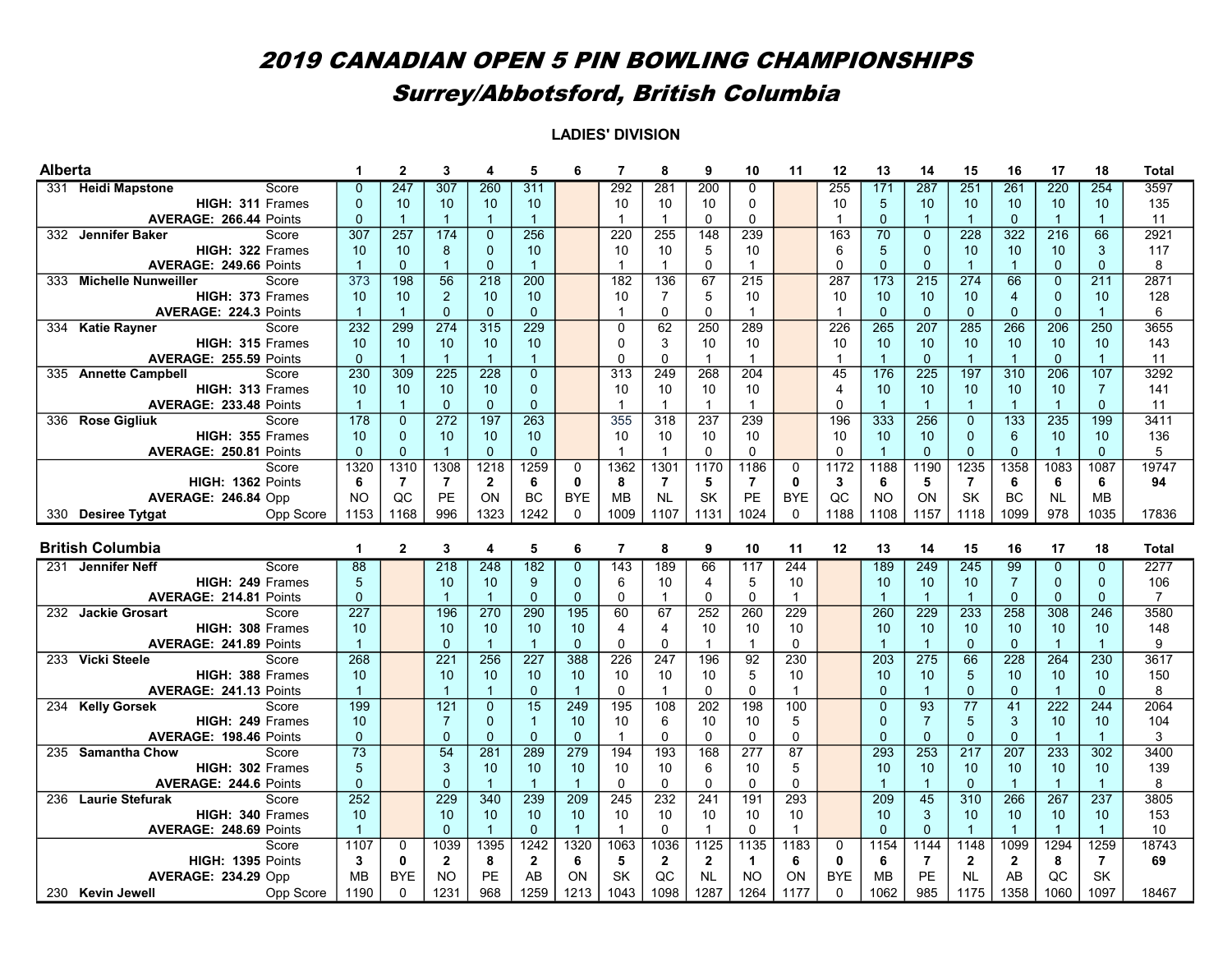| <b>Manitoba</b>                           |                      | $\mathbf{2}$   | 3                | 4               | 5              | 6                    | 7              | 8                | 9              | 10                    | 11                     | 12           | 13              | 14               | 15             | 16               | 17                   | 18                     | Total          |
|-------------------------------------------|----------------------|----------------|------------------|-----------------|----------------|----------------------|----------------|------------------|----------------|-----------------------|------------------------|--------------|-----------------|------------------|----------------|------------------|----------------------|------------------------|----------------|
| 531 Laurie Kohinski<br>Score              | 221                  | 162            | 302              | $\overline{88}$ | 231            | 152                  | 118            | $\Omega$         |                | 0                     | 82                     | 130          | 153             | $\Omega$         |                | 104              | $\Omega$             | $\overline{93}$        | 1836           |
| HIGH: 302 Frames                          | 10                   | 10             | 10               | 3               | 10             | 10                   | 8              | 0                |                | $\mathbf 0$           | $\overline{4}$         | 10           | 10              | $\mathbf{0}$     |                | 6                | $\mathbf 0$          | 6                      | 97             |
| <b>AVERAGE: 189.28 Points</b>             | $\mathbf{0}$         | $\mathbf{0}$   | $\mathbf{0}$     | $\overline{1}$  | $\overline{1}$ | $\Omega$             | $\Omega$       | $\Omega$         |                | $\Omega$              | $\Omega$               | $\Omega$     | $\mathbf{0}$    | $\overline{0}$   |                | $\Omega$         | $\Omega$             | $\Omega$               | $\overline{2}$ |
| 532 Laura Tycoles<br>Score                | 276                  | 260            | 212              | 261             | 222            | 204                  | 215            | 208              |                | 232                   | 172                    | 156          | 234             | 256              |                | 201              | 197                  | 243                    | 3549           |
| HIGH: 276 Frames                          | 10                   | 10             | 10               | 10              | 10             | 10                   | 10             | 10               |                | 10                    | 10                     | 10           | 10              | 10               |                | 10               | 10                   | 10                     | 160            |
| AVERAGE: 221.81 Points                    | $\overline{1}$       | $\mathbf{1}$   | $\Omega$         | $\overline{1}$  | $\overline{1}$ | $\overline{1}$       | $\Omega$       | $\mathbf{1}$     |                | $\mathbf 0$           | $\Omega$               | $\Omega$     | $\overline{1}$  | $\overline{1}$   |                | $\Omega$         | $\overline{1}$       | $\blacktriangleleft$   | 10             |
| 533 Nicole Sentner<br>Score               | 251                  | 182            | 226              | 171             | 67             | $\mathbf{0}$         | 187            | 212              |                | 184                   | 228                    | 206          | 293             | 198              |                | 233              | 257                  | 230                    | 3125           |
| HIGH: 293 Frames                          | 10                   | 10             | 10               | 10              | 5              | $\Omega$             | 10             | 10               |                | 10                    | 10 <sup>1</sup>        | 10           | 10              | 10               |                | 10 <sup>1</sup>  | 10                   | 10                     | 145            |
| AVERAGE: 215.52 Points                    | $\overline{1}$       | $\Omega$       | $\Omega$         | $\mathbf{0}$    | $\mathbf 0$    | $\Omega$             | 0              | $\mathbf 1$      |                | $\overline{1}$        | $\mathbf{1}$           | $\Omega$     | $\overline{1}$  | $\Omega$         |                | $\mathbf{1}$     | $\overline{1}$       |                        | 8              |
| <b>Samantha Nickart</b><br>Score<br>534   | $\Omega$             | 164            | 366              | 201             | 205            | 166                  | 24             | 185              |                | 235                   | 146                    | 0            | 170             | $\overline{201}$ |                | 189              | 254                  | 251                    | 2757           |
| HIGH: 366 Frames                          | $\Omega$             | 10             | 10               | 10              | 10             | 10                   | 2              | 10               |                | 10                    | 10                     | 0            | 10              | 10               |                | 10               | 10                   | 10                     | 132            |
| AVERAGE: 208.86 Points                    | $\mathbf{0}$         | $\mathbf{0}$   | $\overline{1}$   | $\overline{1}$  | $\mathbf{0}$   | $\mathbf{0}$         | $\mathbf 0$    | $\mathbf 0$      |                | $\mathbf{1}$          | $\mathbf{0}$           | $\Omega$     | $\Omega$        | $\overline{1}$   |                | $\overline{1}$   | $\overline{1}$       | $\Omega$               | 6              |
| 535 Gisele Sayer<br>Score                 | 182                  | $\overline{0}$ | $\overline{0}$   | 104             | 85             | $\overline{181}$     | 239            | $\overline{200}$ |                | 150                   | $\overline{210}$       | 188          | $\overline{0}$  | $\overline{158}$ |                | 212              | $\overline{192}$     | 173                    | 2274           |
| HIGH: 239 Frames                          | 10                   | $\mathbf{0}$   | $\mathbf{0}$     | $\overline{7}$  | 5              | 10                   | 10             | 10               |                | 10                    | 10                     | 10           | $\Omega$        | 10               |                | 10               | 10                   | 10                     | 122            |
| AVERAGE: 186.39 Points                    | $\Omega$             | $\mathbf{0}$   | $\mathbf{0}$     | $\mathbf 0$     | $\mathbf 0$    | $\mathbf{0}$         | $\mathbf 0$    | $\mathbf{1}$     |                | $\mathbf 0$           | $\Omega$               | $\mathbf 0$  |                 | $\Omega$         |                | $\Omega$         | $\overline{0}$       | $\Omega$               | $\mathbf{1}$   |
| <b>Christy Wilson</b><br>Score<br>536     | 260                  | 192            | 331              | 260             | 254            | 210                  | 226            | 213              |                | 234                   | 105                    | 233          | 212             | 176              |                | $\overline{57}$  | 169                  | 45                     | 3177           |
| HIGH: 331 Frames                          | 10                   | 10             | 10               | 10              | 10             | 10                   | 10             | 10               |                | 10                    | 6                      | 10           | 10              | 10               |                | $\overline{4}$   | 10                   | $\overline{4}$         | 144            |
| AVERAGE: 220.63 Points                    | $\mathbf{0}$         |                | $\overline{1}$   | -1              | $\mathbf{0}$   | $\mathbf{0}$         | $\mathbf 0$    | $\mathbf 1$      |                | $\mathbf{1}$          | $\mathbf 0$            | 0            | $\Omega$        | $\mathbf{0}$     |                | $\Omega$         | $\mathbf{0}$         | $\mathbf{0}$           | 5              |
| Score                                     | 1190                 | 960            | 1437             | 1085            | 1064           | 913                  | 1009           | 1018             | 0              | 1035                  | 943                    | 913          | 1062            | 989              | $\mathbf 0$    | 996              | 1069                 | 1035                   | 16718          |
| HIGH: 1437 Points                         | 5                    | $\mathbf{2}$   | 5                | $\overline{7}$  | $\overline{2}$ | $\blacktriangleleft$ | 0              | $\overline{7}$   | 0              | 3                     | $\mathbf{1}$           | 0            | $\overline{2}$  | $\overline{2}$   | $\mathbf{0}$   | $\overline{2}$   | 6                    | $\overline{2}$         | 47             |
| AVERAGE: 208.98 Opp                       | <b>BC</b>            | <b>SK</b>      | <b>NL</b>        | QC              | ON             | <b>NO</b>            | AB             | <b>PE</b>        | <b>BYE</b>     | <b>NL</b>             | <b>NO</b>              | <b>SK</b>    | <b>BC</b>       | QC               | <b>BYE</b>     | ON               | PE                   | AB                     |                |
| 530 Debbie Tarn<br>Opp Score              | 1107                 | 1046           | 1245             | 1006            | 1197           | 1045                 | 1362           | 958              | $\Omega$       | 1060                  | 1201                   | 1192         | 1154            | 1184             | $\mathbf 0$    | 1157             | 976                  | 1087                   | 17977          |
|                                           |                      |                |                  |                 |                |                      |                |                  |                |                       |                        |              |                 |                  |                |                  |                      |                        |                |
|                                           |                      |                |                  |                 |                |                      |                |                  |                |                       |                        |              |                 |                  |                |                  |                      |                        |                |
| Newfoundland/Labrador                     | 1                    | $\mathbf{2}$   | 3                | 4               | 5              | 6                    | $\overline{7}$ | 8                | 9              | 10                    | 11                     | 12           | 13              | 14               | 15             | 16               | 17                   | 18                     | <b>Total</b>   |
| 1131 Trina Greene<br>Score                |                      |                |                  |                 | $\overline{0}$ |                      |                |                  |                |                       |                        |              |                 |                  |                |                  |                      |                        |                |
| HIGH: 266 Frames                          | 88<br>$\overline{4}$ | 200<br>10      | 97<br>6          |                 | $\mathbf{0}$   | 207<br>10            | 237<br>10      | 55<br>4          | 130<br>3       | 123<br>$\overline{7}$ | 223<br>10 <sup>1</sup> | 202<br>10    | 257<br>10       |                  | 211<br>10      | 266<br>10        | $\overline{71}$<br>5 | $\overline{218}$<br>10 | 2585<br>119    |
|                                           | $\mathbf{0}$         |                |                  |                 | $\mathbf{0}$   | $\overline{1}$       | $\overline{1}$ | $\Omega$         | $\mathbf 0$    | $\mathbf 0$           | $\overline{1}$         | $\Omega$     | $\overline{1}$  |                  | $\mathbf{0}$   | $\overline{1}$   | $\mathbf{0}$         | $\blacktriangleleft$   | 6              |
| AVERAGE: 217.23 Points<br>Score           | $\overline{224}$     | $\mathbf 0$    | $\mathbf 0$      |                 |                | $\overline{148}$     |                |                  |                |                       |                        |              |                 |                  |                | 88               | $\overline{232}$     | 230                    | 3443           |
| 1132 Meagan Gallicano<br>HIGH: 276 Frames | 10                   | 247<br>10      | 265<br>10        |                 | 182<br>10      | $\overline{4}$       | 238<br>10      | 226<br>10        | 219<br>10      | 223<br>10             | 219<br>10              | 276<br>10    | 234<br>10       |                  | 192<br>10      | 3                | 10                   | 10                     | 147            |
| AVERAGE: 234.22 Points                    | $\Omega$             | $\mathbf{0}$   | $\overline{1}$   |                 | $\mathbf 0$    | $\overline{1}$       | $\overline{1}$ | $\Omega$         | $\Omega$       | $\mathbf 0$           | $\mathbf{0}$           | $\mathbf{1}$ | $\overline{1}$  |                  | $\Omega$       | $\overline{1}$   | $\mathbf{1}$         | $\blacktriangleleft$   | 8              |
| 1133 Courtney Lucas<br>Score              | $\overline{327}$     | 398            | 256              |                 | 174            | 275                  | 293            | 239              | 329            | 254                   | 269                    | 256          | 285             |                  | 263            | $\frac{262}{ }$  | $\overline{220}$     | 239                    | 4339           |
| HIGH: 398 Frames                          | 10                   | 10             | 10               |                 | 10             | 10                   | 10             | 10               | 10             | 10                    | 10                     | 10           | 10              |                  | 10             | 10               | 10                   | 10                     | 160            |
| AVERAGE: 271.19 Points                    | $\overline{1}$       | 1              | $\overline{1}$   |                 | $\mathbf 0$    | $\mathbf{0}$         | $\overline{1}$ | $\Omega$         | $\mathbf{1}$   | $\mathbf{1}$          | $\mathbf{1}$           | 1            | $\overline{1}$  |                  | $\overline{1}$ | 0.5              | $\overline{1}$       | $\blacktriangleleft$   | 12.5           |
| 1134 Dominique Lineham<br>Score           | 119                  | 135            | $\overline{228}$ |                 | 253            | 107                  | 247            | 264              | 111            | 103                   | 74                     | $\mathbf 0$  | 217             |                  | $\Omega$       | 120              | 131                  | $\overline{215}$       | 2324           |
| HIGH: 264 Frames                          | 6                    | 6              | 10               |                 | 10             | 6                    | 10             | 10               | $\overline{7}$ | 3                     | 5                      | 0            | 10              |                  | $\mathbf{0}$   | $\overline{7}$   | 5                    | 10                     | 105            |
| AVERAGE: 221.33 Points                    | $\mathbf 0$          | $\pmb{0}$      | $\mathbf 0$      |                 | $\mathbf 0$    | $\mathbf{0}$         | $\mathbf{1}$   | $\mathbf{1}$     | $\mathbf 0$    | $\mathbf 0$           | $\Omega$               | $\Omega$     | $\overline{1}$  |                  | $\mathbf 0$    | $\Omega$         | $\Omega$             | $\Omega$               | 3              |
| 1135 Dawn Osmond<br>Score                 | 208                  | 51             | 68               |                 | 238            | 190                  | $\mathbf 0$    | 97               | 251            | 178                   | 87                     | 238          | $\overline{37}$ |                  | 235            | $\overline{223}$ | 149                  | $\Omega$               | 2250           |
| HIGH: 251 Frames                          | 10                   | $\overline{4}$ | $\overline{4}$   |                 | 10             | 10                   | 0              | 6                | 10             | 10                    | 5                      | 10           | $\overline{2}$  |                  | 10             | 10               | 10                   | $\mathbf{0}$           | 111            |
| <b>AVERAGE: 202.7 Points</b>              | $\Omega$             | $\Omega$       | $\Omega$         |                 | $\overline{1}$ | $\Omega$             | 0              | $\Omega$         | $\mathbf{1}$   | $\Omega$              | $\Omega$               | $\Omega$     | $\Omega$        |                  | $\overline{1}$ | $\overline{1}$   | $\Omega$             | $\Omega$               | $\overline{4}$ |
| 1136 Erica Murphy<br>Score                | 272                  | 224            | 331              |                 | 258            | 256                  | 277            | 226              | 247            | 179                   | 205                    | 265          | 118             |                  | 274            | 281              | $\overline{175}$     | 321                    | 3909           |
| HIGH: 331 Frames                          | 10                   | 10             | 10               |                 | 10             | 10                   | 10             | 10               | 10             | 10                    | 10                     | 10           | 8               |                  | 10             | 10               | 10                   | 10                     | 158            |
| AVERAGE: 247.41 Points                    | $\overline{1}$       | $\overline{1}$ | $\overline{1}$   |                 | $\overline{1}$ | $\Omega$             | $\mathbf{1}$   | $\Omega$         | $\mathbf{1}$   | $\mathbf{1}$          | $\Omega$               | 1            | $\Omega$        |                  | $\overline{1}$ | $\overline{1}$   | $\Omega$             | $\blacktriangleleft$   | 11             |
| Score                                     | 1238                 | 1255           | 1245             | $\mathbf 0$     | 1105           | 1183                 | 1292           | 1107             | 1287           | 1060                  | 1077                   | 1237         | 1148            | 0                | 1175           | 1240             | 978                  | 1223                   | 18850          |
| HIGH: 1292 Points                         | 5                    | 5              | 3                | 0               | $\overline{2}$ | $\overline{2}$       | 8              | 1                | 6              | 5                     | 5                      | 6            | $\overline{7}$  | $\mathbf{0}$     | 6              | 7.5              | $\overline{2}$       | $\overline{7}$         | 77.5           |
| <b>AVERAGE: 235.63 Opp</b>                | PE                   | <b>NO</b>      | <b>MB</b>        | <b>BYE</b>      | SK             | QC                   | ON             | AB               | <b>BC</b>      | <b>MB</b>             | QC                     | <b>NO</b>    | <b>PE</b>       | <b>BYE</b>       | <b>BC</b>      | SK               | AB                   | ON                     |                |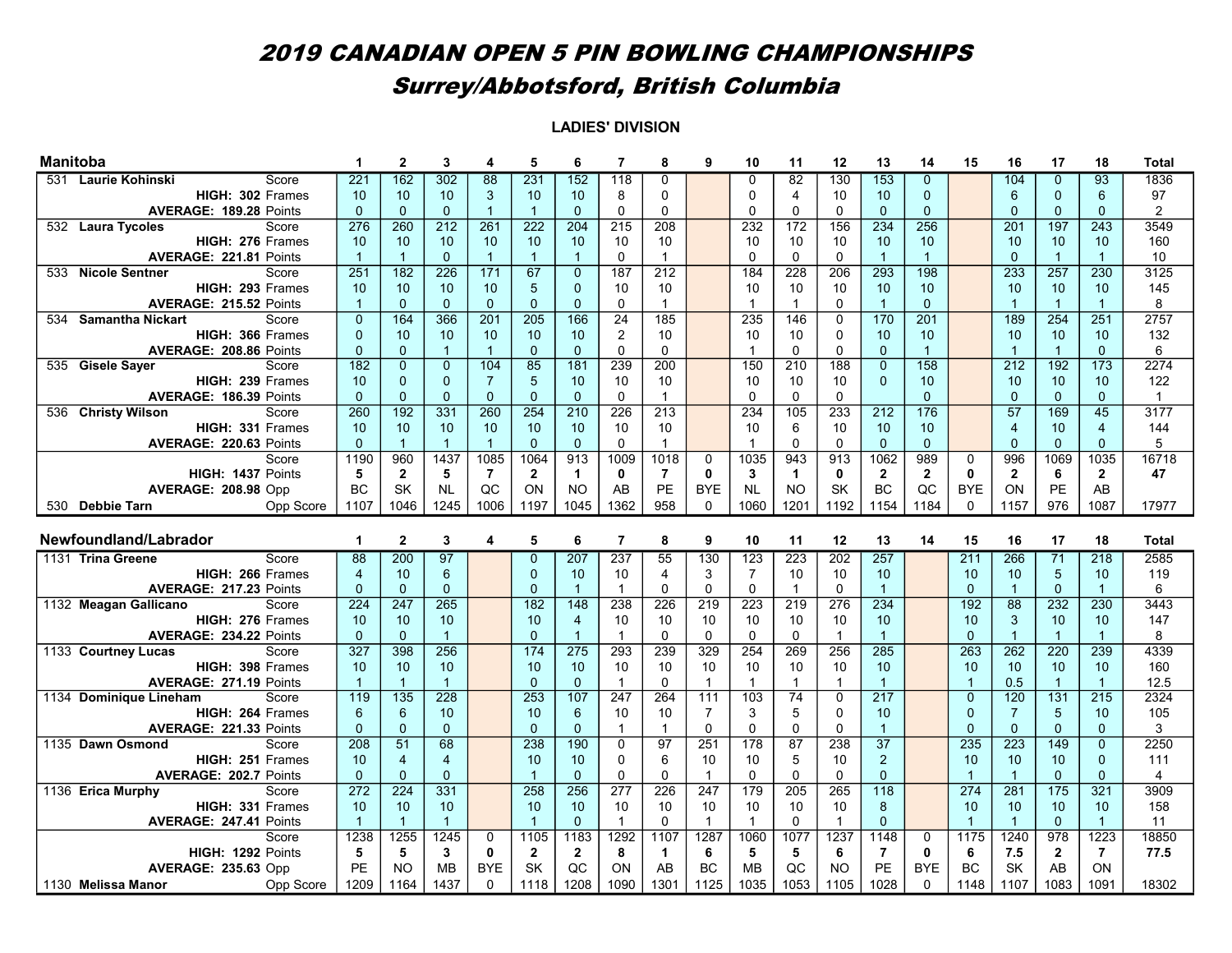|         |                                                              |                      |                      |                                  |                         |                                | <b>LADIES' DIVISION</b> |                   |                      |                            |                        |                      |                      |                    |                      |                                |                      |                  |                   |                |
|---------|--------------------------------------------------------------|----------------------|----------------------|----------------------------------|-------------------------|--------------------------------|-------------------------|-------------------|----------------------|----------------------------|------------------------|----------------------|----------------------|--------------------|----------------------|--------------------------------|----------------------|------------------|-------------------|----------------|
|         | <b>Northern Ontario</b>                                      | $\mathbf 1$          | $\mathbf{2}$         | 3                                | 4                       | 5                              | 6                       | $\overline{7}$    | 8                    | 9                          | 10                     | 11                   | $12 \,$              | 13                 | 14                   | 15                             | 16                   | 17               | 18                | <b>Total</b>   |
|         | 731 Natalie Godin<br>Score                                   | 226                  | 98                   | 97                               | 264                     | 278                            | 197                     |                   | 213                  | 178                        | 320                    | 207                  | 240                  | 235                | 301                  | 205                            | 198                  | 219              |                   | 3476           |
|         | HIGH: 320 Frames                                             | 10                   | 6                    | 6                                | 10                      | 10 <sup>°</sup>                | 10                      |                   | 10                   | 10                         | 10                     | 10                   | 10                   | 10                 | 10                   | 10                             | 10 <sup>°</sup>      | 10               |                   | 152            |
|         | <b>AVERAGE: 228.68 Points</b>                                | $\Omega$             | $\Omega$             | $\Omega$                         | $\mathbf{1}$            | $\overline{1}$                 | $\Omega$                |                   | $\overline{1}$       | $\mathbf{0}$               | $\mathbf{1}$           | $\Omega$             | $\mathbf 1$          |                    | $\overline{1}$       | $\overline{1}$                 | $\mathbf{0}$         | $\mathbf{1}$     |                   | 9              |
| 732     | <b>Yvette MacLellan</b><br>Score                             | 253                  | 257                  | 310                              | 206                     | 201                            | 246                     |                   | 271                  | 284                        | 250                    | 259                  | 78                   | 272                | 175                  | 58                             | 185                  | 169              |                   | 3474           |
|         | HIGH: 310 Frames                                             | 10                   | 10                   | 10                               | 10                      | 10 <sup>1</sup>                | 10                      |                   | 10                   | 10                         | 10                     | 10                   | 5                    | 10                 | 10                   | 3                              | 10                   | 10               |                   | 148            |
|         | AVERAGE: 234.73 Points                                       | $\mathbf{0}$         | $\overline{1}$       | $\blacktriangleleft$             | $\overline{1}$          | $\overline{1}$                 | $\mathbf{1}$            |                   | $\mathbf 0$          | $\mathbf{1}$               | $\mathbf{1}$           | $\mathbf{1}$         | $\mathbf 0$          | $\overline{1}$     | $\overline{1}$       | $\mathbf{0}$                   | $\mathbf{0}$         | $\mathbf{0}$     |                   | 10             |
|         | 733 Tania Philion<br>Score                                   | 215                  | $\overline{268}$     | 217                              | 206                     | $\overline{226}$               | $\overline{179}$        |                   | 283                  | 149                        | $\overline{210}$       | 256                  | 192                  | $\overline{92}$    | $\overline{162}$     | 216                            | 64                   | $\frac{226}{ }$  |                   | 3161           |
|         | HIGH: 283 Frames                                             | 10                   | 10                   | 10                               | 10                      | 10                             | 10                      |                   | 10                   | 10                         | 10                     | 10                   | 10                   | 6                  | 10                   | 10                             | 5                    | 10               |                   | 151            |
|         | AVERAGE: 209.34 Points                                       | $\overline{1}$       | $\overline{1}$       | $\mathbf{0}$                     | $\mathbf{0}$            | $\overline{1}$                 | $\mathbf{1}$            |                   | $\overline{1}$       | $\Omega$                   | $\mathbf{1}$           | $\mathbf{1}$         | 0                    | $\Omega$           | $\mathbf{0}$         | $\overline{1}$                 | $\mathbf{0}$         | $\mathbf{0}$     |                   | 8              |
| 734     | Jennifer McLaughlin<br>Score                                 | 241                  | 182                  | 165                              | 179                     | 40                             | 187                     |                   | 245                  | 112                        | $\mathbf 0$            | 240                  | 285                  | 252                | $\overline{257}$     | 185                            | 234                  | 174              |                   | 2978           |
|         | HIGH: 285 Frames                                             | 10<br>$\overline{1}$ | 10<br>$\mathbf{0}$   | $\overline{4}$<br>$\overline{1}$ | 10                      | $\overline{2}$<br>$\mathbf{0}$ | 10<br>$\overline{1}$    |                   | 10<br>$\overline{1}$ | $\overline{7}$<br>$\Omega$ | $\mathbf 0$            | 10<br>$\overline{1}$ | 10<br>$\overline{1}$ | 10<br>$\mathbf{0}$ | 10<br>$\overline{1}$ | 10<br>$\overline{1}$           | 10<br>$\overline{1}$ | 10<br>$\Omega$   |                   | 133            |
|         | AVERAGE: 223.91 Points                                       |                      | $\overline{71}$      |                                  | $\mathbf{0}$            |                                | 236                     |                   |                      |                            | $\mathbf 0$<br>255     |                      |                      | 189                | 199                  |                                | 98                   | 194              |                   | 9<br>3072      |
|         | 735 Chris Godin<br>Score                                     | 218<br>10            | $\overline{4}$       | 284<br>10                        | 221<br>10               | 243<br>10                      | 10                      |                   | 209<br>10            | 98<br>3                    | 10                     | 239<br>10            | 205<br>10            | 10                 | 10                   | 113                            | $5\phantom{.0}$      | 10               |                   | 139            |
|         | <b>HIGH: 284 Frames</b><br><b>AVERAGE: 221.01 Points</b>     | $\overline{0}$       | $\Omega$             | $\overline{1}$                   | $\Omega$                | $\overline{1}$                 | $\mathbf{1}$            |                   | $\Omega$             | $\mathbf{1}$               | $\mathbf{1}$           | $\mathbf{1}$         | $\Omega$             | $\Omega$           | $\overline{0}$       | $\overline{7}$<br>$\mathbf{0}$ | $\Omega$             | $\mathbf{1}$     |                   | $\overline{7}$ |
|         | 736 Doris Kirkey<br>Score                                    | $\Omega$             | 288                  | 158                              | $\mathbf{0}$            | 147                            | $\overline{0}$          |                   | $\Omega$             | 166                        | 229                    | $\mathbf 0$          | 105                  | 68                 | $\Omega$             | 180                            | 163                  | $\overline{0}$   |                   | 1504           |
|         | HIGH: 288 Frames                                             | $\Omega$             | 10                   | 10                               | $\Omega$                | 8                              | $\Omega$                |                   | $\Omega$             | 10                         | 10                     | $\mathbf{0}$         | 5                    | $\overline{4}$     | $\Omega$             | 10                             | 10 <sup>1</sup>      | $\Omega$         |                   | 77             |
|         | <b>AVERAGE: 195.32 Points</b>                                | $\Omega$             | 1                    | $\Omega$                         | $\mathbf{0}$            | $\Omega$                       | $\Omega$                |                   | $\Omega$             | $\mathbf{0}$               | $\mathbf{0}$           | $\mathbf{0}$         | $\Omega$             | $\Omega$           | $\Omega$             | $\Omega$                       | $\mathbf{0}$         | $\Omega$         |                   | $\overline{1}$ |
|         | Score                                                        | 1153                 | 1164                 | $\overline{123}$                 | 1076                    | 1135                           | 1045                    | $\Omega$          | 1221                 | 987                        | 1264                   | 1201                 | 1105                 | 1108               | 1094                 | 957                            | 942                  | 982              | $\Omega$          | 17665          |
|         | HIGH: 1264 Points                                            | $\mathbf{2}$         | 3                    | 6                                | $\mathbf{2}$            | $\overline{7}$                 | $\overline{7}$          | $\mathbf{0}$      | 6                    | $\mathbf{2}$               | $\overline{7}$         | $\overline{7}$       | $\mathbf{2}$         | $\mathbf{2}$       | 6                    | 6                              | $\blacktriangleleft$ | $\mathbf{2}$     | $\mathbf{0}$      | 68             |
|         | AVERAGE: 220.81 Opp                                          | AB                   | <b>NL</b>            | <b>BC</b>                        | <b>SK</b>               | QC                             | <b>MB</b>               | <b>BYE</b>        | ON                   | PE                         | <b>BC</b>              | <b>MB</b>            | <b>NL</b>            | AB                 | SK                   | PE                             | QC                   | <b>ON</b>        | <b>BYE</b>        |                |
|         | Opp Score<br>730 Jerome Lesny                                | 1320                 | 1255                 | 1039                             | 1135                    | 1070                           | 913                     | $\mathbf 0$       | 1128                 | 1059                       | 1135                   | 943                  | 1237                 | 1188               | 1077                 | 913                            | 1047                 | 1105             | $\Omega$          | 17564          |
|         |                                                              |                      |                      |                                  |                         |                                |                         |                   |                      |                            |                        |                      |                      |                    |                      |                                |                      |                  |                   |                |
|         |                                                              |                      |                      |                                  |                         |                                |                         |                   |                      |                            |                        |                      |                      |                    |                      |                                |                      |                  |                   |                |
| Ontario |                                                              | 1                    | $\mathbf{2}$         | 3                                | $\overline{\mathbf{4}}$ | 5                              | 6                       | $\overline{7}$    | 8                    | 9                          | 10                     | 11                   | $12 \overline{ }$    | 13                 | 14                   | 15                             | 16                   | 17               | 18                | <b>Total</b>   |
|         | 631 Melissa Llewellyn<br>Score                               | 343                  | 236                  |                                  | 222                     | 329                            | 264                     | 223               | 293                  | 287                        |                        | 280                  | 182                  | 198                | 194                  | 88                             | 200                  | 215              | 243               | 3797           |
|         | HIGH: 343 Frames                                             | 10                   | 10                   |                                  | 10                      | 10 <sup>1</sup>                | 10                      | 10                | 10                   | 10                         |                        | 10                   | 10                   | 10                 | 10                   | 6                              | $5\phantom{.0}$      | 10               | 10                | 151            |
|         | <b>AVERAGE: 251.46 Points</b>                                | $\overline{1}$       | $\mathbf{0}$         |                                  | $\Omega$                | $\overline{1}$                 | $\overline{1}$          | $\mathbf{0}$      | $\overline{1}$       | $\mathbf{1}$               |                        | $\Omega$             | $\Omega$             | $\Omega$           | $\Omega$             | $\Omega$                       | $\overline{1}$       | $\overline{1}$   | $\mathbf{0}$      | $\overline{7}$ |
|         | 632 Charlotte Warrander<br>Score                             | 259                  | 271                  |                                  | 258                     | 83                             | 333                     | 213               | 207                  | 257                        |                        | 234                  | 250                  | 265                | 232                  | 228                            | 188                  | $\overline{32}$  | 207               | 3517           |
|         | HIGH: 333 Frames                                             | 10                   | 10                   |                                  | 10                      | $\overline{5}$                 | 10                      | 10                | 10                   | 10                         |                        | 10                   | 10                   | 10                 | 10                   | 10                             | 10 <sup>1</sup>      | 3                | 10                | 148            |
|         | AVERAGE: 237.64 Points                                       | $\overline{1}$       | $\overline{1}$       |                                  | $\Omega$                | $\Omega$                       | $\Omega$                | $\Omega$          | $\mathbf{0}$         | $\mathbf{1}$               |                        | $\overline{1}$       | $\overline{1}$       |                    | $\overline{1}$       |                                | $\Omega$             | $\Omega$         | $\Omega$          | 8              |
|         | 633 Stacey Clark<br>Score                                    | $\Omega$             | $\Omega$             |                                  | $\Omega$                | 74                             | $\Omega$                | 144               | 233                  | 253                        |                        | 272                  | 210                  | $\overline{153}$   | $\overline{73}$      | 190                            | 253                  | $\overline{245}$ | 268               | 2368           |
|         | HIGH: 272 Frames                                             | $\overline{0}$       | $\Omega$             |                                  | $\mathbf 0$             | $\overline{5}$                 | $\Omega$                | 6                 | 10                   | 10                         |                        | 10                   | 10                   | $\overline{7}$     | 5                    | 10                             | 10                   | 10               | 10                | 103            |
|         | AVERAGE: 229.9 Points                                        | $\mathbf{0}$         | $\mathbf{0}$         |                                  | $\mathbf{0}$            | $\mathbf{0}$                   | $\mathbf{0}$            | $\mathbf 0$       | $\mathbf 0$          | $\overline{1}$             |                        | $\overline{1}$       | $\overline{1}$       | $\mathbf{0}$       | $\mathbf{0}$         | $\mathbf{0}$                   | $\overline{1}$       | $\mathbf{1}$     | $\overline{1}$    | 6              |
| 634     | <b>Brittany Hole</b><br>Score                                | 255                  | 298                  |                                  | 345                     | 208                            | $\overline{220}$        | 237               | 243                  | 224                        |                        | $\frac{205}{ }$      | 210                  | 232                | 229                  | 208                            | 94                   | 155              | $\frac{209}{ }$   | 3572           |
|         | HIGH: 345 Frames                                             | 10                   | 10                   |                                  | 10                      | 10                             | 10                      | 10                | 10                   | 10                         |                        | 10                   | 10                   | 10                 | 10                   | 10                             | 5                    | $\overline{7}$   | 10                | 152            |
|         | <b>AVERAGE: 235 Points</b>                                   | $\mathbf{0}$         | $\overline{1}$       |                                  | $\overline{1}$          | $\overline{1}$                 | $\mathbf{1}$            | $\mathbf 0$       | $\overline{1}$       | $\mathbf{1}$               |                        | $\mathbf 0$          | 0                    | $\overline{1}$     | $\overline{1}$       | $\mathbf{0}$                   | $\mathbf{0}$         | $\mathbf{0}$     | $\mathbf{0}$      | 8              |
| 635     | <b>Madison Bishop</b><br>Score                               | 230                  | 217                  |                                  | 252                     | $\overline{275}$               | 190                     | 52                | 116                  | $\frac{203}{ }$            |                        | 186                  | $\overline{38}$      | 190                | $\overline{346}$     | $\overline{274}$               | 178                  | 280              | 99                | 3126           |
|         | HIGH: 346 Frames                                             | 10                   | 10                   |                                  | 10                      | 10 <sup>1</sup>                | 10                      | 4                 | $\overline{7}$       | 10                         |                        | 10                   | 3                    | 10                 | 10                   | 10                             | 10                   | 10               | $\,6\,$           | 140            |
|         | AVERAGE: 223.29 Points                                       | $\overline{1}$       | $\mathbf{0}$         |                                  | $\overline{1}$          | $\overline{1}$                 | $\Omega$                | $\mathbf 0$       | $\mathbf 0$          | 0                          |                        | $\mathbf 0$          | $\mathbf 0$          | $\mathbf{0}$       | $\overline{1}$       | $\overline{1}$                 | $\mathbf{0}$         | $\overline{1}$   | $\mathbf{0}$      | 6              |
|         | 636 Reilly Cameron<br>Score                                  | 331                  | $\overline{258}$     |                                  | 246                     | $\overline{228}$               | 206                     | $\overline{221}$  | 36                   | $\overline{0}$             |                        | $\overline{0}$       | 210                  | $\overline{103}$   | 83                   | $\overline{72}$                | 244                  | $\overline{178}$ | 65                | 2481           |
|         | HIGH: 331 Frames                                             | 10                   | 10                   |                                  | 10                      | 10                             | 10                      | 10                | 3                    | 0                          |                        | $\pmb{0}$            | $\overline{7}$       | 3                  | 5                    | $\overline{4}$                 | 10                   | 10               | $\overline{4}$    | 106            |
|         | <b>AVERAGE: 234.06 Points</b>                                | $\mathbf{0}$         | $\blacktriangleleft$ |                                  | $\overline{1}$          | $\mathbf{0}$                   | $\Omega$                | $\Omega$          | $\Omega$             | $\overline{0}$             |                        | $\Omega$             | $\mathbf 1$          | $\overline{1}$     | $\Omega$             | $\mathbf{0}$                   | $\overline{1}$       | $\Omega$         | $\Omega$          | 5              |
|         | Score                                                        | 1418                 | 1280                 | 0                                | 1323                    | 1197                           | 1213                    | 1090              | 1128                 | 1224                       | $\mathbf 0$            | 1177                 | 1100                 | 1141               | 1157                 | 1060                           | 1157                 | 1105             | 1091              | 18861          |
|         | HIGH: 1418 Points                                            | 6                    | 6                    | $\mathbf 0$                      | 6                       | 6                              | $\mathbf{2}$            | 0                 | $\mathbf{2}$         | $\overline{7}$             | $\mathbf{0}$           | $\overline{2}$       | 3                    | 6                  | 3                    | $\overline{2}$                 | 6                    | 6                | 1                 | 64             |
|         | <b>AVERAGE: 235.76 Opp</b><br>630 Bruce Whidden<br>Opp Score | <b>SK</b><br>1164    | PE<br>1000           | <b>BYE</b><br>$\Omega$           | AB<br>1218              | <b>MB</b><br>1064              | <b>BC</b><br>1320       | <b>NL</b><br>1292 | <b>NO</b><br>1221    | QC<br>1038                 | <b>BYE</b><br>$\Omega$ | <b>BC</b><br>1183    | PE<br>1119           | <b>SK</b><br>1114  | AB<br>1190           | QC<br>1165                     | <b>MB</b><br>996     | <b>NO</b><br>982 | <b>NL</b><br>1223 | 18289          |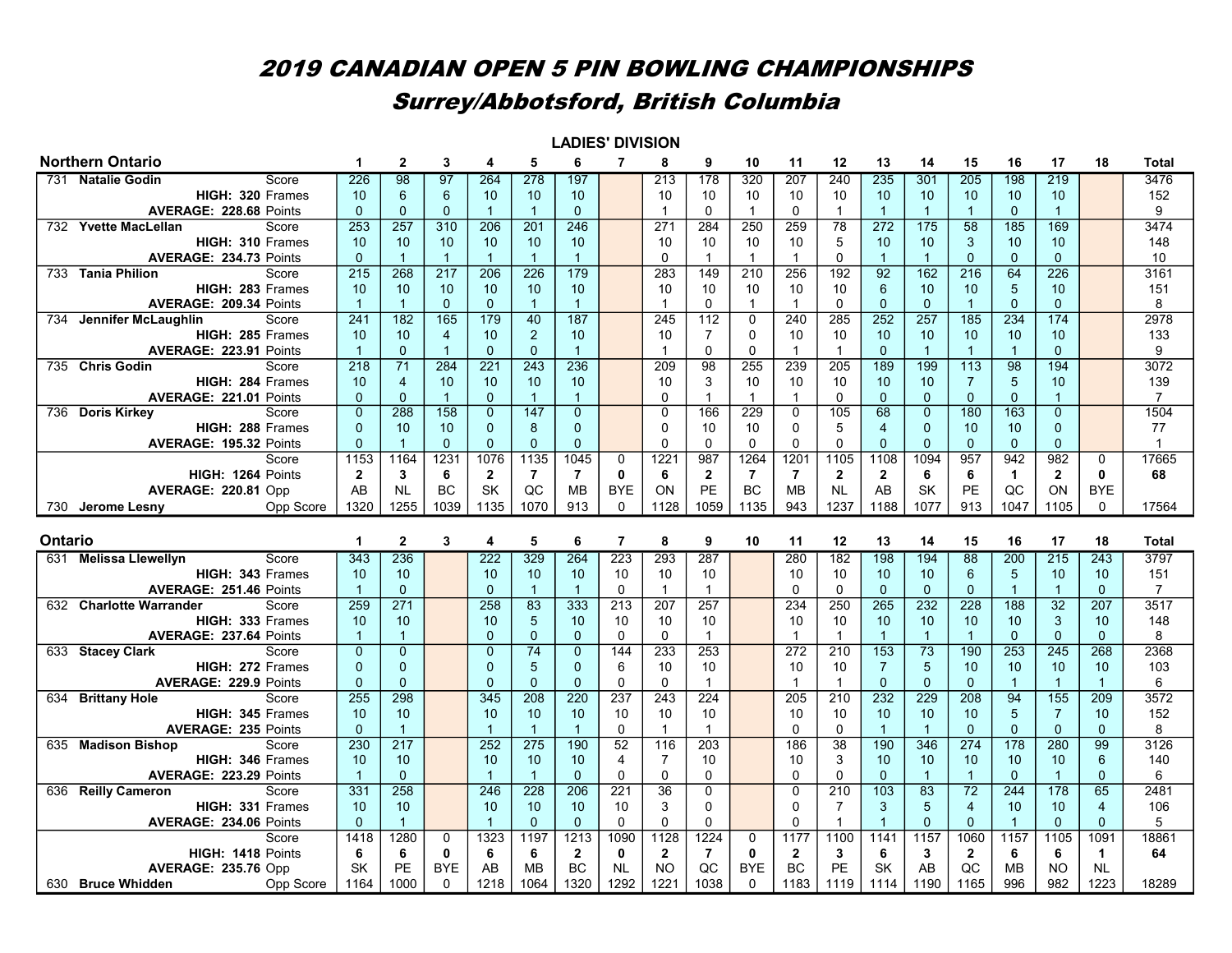|        | <b>Prince Edward Island</b>                                 |                        | $\mathbf{2}$         | 3                    | 4                 | 5                 | 6                    | 7                | 8                 | 9                    | 10               | 11                | 12              | 13                     | 14               | 15               | 16               | 17                | 18                   | <b>Total</b>            |
|--------|-------------------------------------------------------------|------------------------|----------------------|----------------------|-------------------|-------------------|----------------------|------------------|-------------------|----------------------|------------------|-------------------|-----------------|------------------------|------------------|------------------|------------------|-------------------|----------------------|-------------------------|
|        | Score<br>1031 Twila Gaudet                                  | $\overline{22}$        | 170                  | 154                  | $\overline{34}$   |                   | 203                  | 163              | 153               | 208                  | 163              | 125               | 0               | 247                    | 94               | 41               |                  | 186               | 48                   | 2011                    |
|        | HIGH: 247 Frames                                            | $\overline{2}$         | 10                   | 8                    | 3                 |                   | 10                   | $\overline{7}$   | 10                | 10                   | 10               | 8                 | $\Omega$        | 10                     | $\overline{7}$   | $\overline{4}$   |                  | 10                | 2                    | 111                     |
|        | <b>AVERAGE: 181.17 Points</b>                               | $\mathbf{0}$           | $\mathbf{0}$         | $\mathbf{0}$         | $\mathbf{0}$      |                   | $\mathbf{0}$         | 0                | $\Omega$          | $\mathbf 0$          | $\mathbf 0$      | $\mathbf{0}$      | $\Omega$        | $\mathbf 0$            | $\overline{0}$   | $\mathbf{0}$     |                  | $\mathbf{0}$      | $\mathbf{0}$         | $\mathbf{0}$            |
|        | 1032 Valerie Kneebone<br>Score                              | 178                    | 146                  | 28                   | 175               |                   | $\frac{246}{ }$      | 215              | 98                | 79                   | 204              | 209               | 258             | 201                    | 190              | 201              |                  | 249               | 166                  | 2843                    |
|        | HIGH: 258 Frames                                            | 10                     | 9                    | 2                    | 10                |                   | 10                   | 10               | 6                 | 3                    | 10               | 10                | 10              | 10                     | 10               | 10               |                  | 10                | 10                   | 140                     |
|        | AVERAGE: 203.07 Points                                      | $\Omega$               | $\Omega$             | $\mathbf{0}$         | $\overline{0}$    |                   | $\overline{1}$       | 0                | $\Omega$          | $\Omega$             | $\mathbf{0}$     | $\mathbf{0}$      | $\mathbf{1}$    | $\overline{0}$         | $\Omega$         | $\overline{1}$   |                  | $\overline{1}$    | $\Omega$             | $\overline{\mathbf{4}}$ |
|        | 1033 Brenda Carr<br>Score                                   | 118                    | $\overline{35}$      | 233                  | 155               |                   | 224                  | $\overline{37}$  | 64                | 216                  | 197              | 180               | 183             | $\overline{25}$        | 193              | 167              |                  | 177               | 181                  | 2385                    |
|        | HIGH: 233 Frames                                            | 8                      | $\overline{1}$       | 10                   | 10                |                   | 10                   | 3                | 4                 | 10                   | 10               | 10                | 10              | $\overline{1}$         | 10               | 10               |                  | 10                | 10                   | 127                     |
|        | <b>AVERAGE: 187.8 Points</b>                                | $\mathbf{0}$           | $\mathbf{0}$         | $\overline{1}$       | $\mathbf{0}$      |                   | $\mathbf{0}$         | $\mathbf 0$      | $\Omega$          | $\overline{1}$       | $\mathbf 0$      | $\mathbf 0$       | $\mathbf 0$     | $\mathbf{0}$           | $\overline{0}$   | $\mathbf{0}$     |                  | $\mathbf{1}$      | $\overline{0}$       | 3                       |
|        | 1034 Kim Longaphie<br>Score                                 | 335                    | $\overline{257}$     | $\overline{192}$     | $\overline{257}$  |                   | 237                  | 306              | 186               | 111                  | 28               | 182               | 200             | $\overline{213}$       | $\overline{207}$ | 198              |                  | 183               | 176                  | 3268                    |
|        | HIGH: 335 Frames                                            | 10                     | 10                   | 10                   | 10                |                   | 10                   | 10               | 10                | $\overline{7}$       | $\overline{2}$   | 10                | 10              | 10                     | 10               | 10               |                  | 10                | 10                   | 149                     |
|        | AVERAGE: 219.33 Points                                      | $\overline{1}$         | $\overline{1}$       | $\mathbf{0}$         | $\mathbf{0}$      |                   | $\Omega$             | $\mathbf{1}$     | $\Omega$          | $\Omega$             | $\mathbf 0$      | $\overline{1}$    | $\Omega$        | $\overline{1}$         | $\overline{1}$   | $\Omega$         |                  | $\Omega$          | $\mathbf{0}$         | 6                       |
|        | 1035 Amanda Russell<br>Score                                | 258                    | 169                  | 199                  | 240               |                   | 213                  | 302              | 247               | 197                  | 147              | 23                | 248             | 191                    | 229              | 93               |                  | $\mathbf 0$       | 251                  | 3007                    |
|        | HIGH: 302 Frames                                            | 10                     | 10                   | 10                   | 10                |                   | 10                   | 10               | 10                | 10                   | 8                | 2                 | 10              | 10                     | 10               | 6                |                  | $\mathbf{0}$      | 10                   | 136                     |
|        | <b>AVERAGE: 221.1 Points</b>                                | $\overline{1}$         | $\mathbf{0}$         | $\mathbf{0}$         | $\Omega$          |                   | $\Omega$             | $\overline{1}$   | $\overline{1}$    | $\overline{1}$       | $\mathbf{0}$     | $\mathbf{0}$      | $\mathbf{1}$    | $\mathbf{0}$           | $\mathbf{0}$     | $\Omega$         |                  | $\Omega$          | $\overline{1}$       | 6                       |
|        | 1036 Joanie MacLeod<br>Score                                | 298                    | 223                  | 190                  | 107               |                   | $\overline{0}$       | 185              | 210               | 248                  | 285              | $\overline{215}$  | 230             | 151                    | $\overline{72}$  | $\overline{213}$ |                  | 181               | 117                  | 2925                    |
|        | HIGH: 298 Frames                                            | 10                     | 10                   | 10                   | $\overline{7}$    |                   | $\mathbf 0$          | 10               | 10                | 10                   | 10               | 10                | 10              | 9                      | $\mathbf{3}$     | 10               |                  | 10                | 8                    | 137                     |
|        | <b>AVERAGE: 213.5 Points</b>                                | $\overline{1}$         | $\overline{1}$       | $\mathbf{0}$         | $\mathbf{0}$      |                   | $\Omega$             | $\Omega$         | $\Omega$          | $\overline{1}$       | $\mathbf{1}$     | $\Omega$          | $\Omega$        | $\Omega$               | $\mathbf 0$      | $\overline{1}$   |                  | $\mathbf 0$       | $\mathbf{0}$         | 5                       |
|        | Score                                                       | 1209                   | 1000                 | 996                  | 968               | $\mathbf 0$       | 1123                 | 1208             | 958               | 1059                 | 1024             | 934               | 1119            | 1028                   | 985              | 913              | $\Omega$         | 976               | 939                  | 16439                   |
|        | HIGH: 1209 Points                                           | $\mathbf{3}$           | $\overline{2}$       | $\blacktriangleleft$ | $\mathbf{0}$      | $\mathbf{0}$      | $\mathbf{1}$         | $\overline{2}$   | 1                 | 6                    | $\mathbf{1}$     | $\mathbf{1}$      | 5               | $\mathbf{1}$           | $\mathbf{1}$     | $\overline{2}$   | $\mathbf{0}$     | $\overline{2}$    | $\mathbf{1}$         | 30                      |
|        | <b>AVERAGE: 205.49 Opp</b>                                  | <b>NL</b>              | ON                   | AB                   | <b>BC</b>         | <b>BYE</b>        | <b>SK</b>            | QC               | <b>MB</b>         | <b>NO</b>            | AB               | <b>SK</b>         | ON              | <b>NL</b>              | <b>BC</b>        | <b>NO</b>        | <b>BYE</b>       | <b>MB</b>         | QC                   |                         |
|        | 1030 Gerard Arbing<br>Opp Score                             | 1238                   | 1280                 | 1308                 | 1395              | $\mathbf 0$       | 1217                 | 1221             | 1018              | 987                  | 1186             | 1263              | 1100            | 1148                   | 1144             | 957              | $\Omega$         | 1069              | 1055                 | 18586                   |
|        |                                                             |                        |                      |                      |                   |                   |                      |                  |                   |                      |                  |                   |                 |                        |                  |                  |                  |                   |                      |                         |
|        |                                                             |                        |                      |                      |                   |                   |                      |                  |                   |                      |                  |                   |                 |                        |                  |                  |                  |                   |                      |                         |
|        |                                                             |                        |                      |                      |                   |                   |                      |                  |                   |                      |                  |                   |                 |                        |                  |                  |                  |                   |                      |                         |
| Quebec |                                                             | 1                      | $\mathbf{2}$         | 3                    | 4                 | 5                 | 6                    | $\overline{7}$   | 8                 | 9                    | 10               | 11                | 12              | 13                     | 14               | 15               | 16               | 17                | 18                   | Total                   |
|        | 831 Chantale Cyr<br>Score                                   |                        | 256                  | $\overline{243}$     | 57                | 88                | 294                  | $\overline{273}$ | 254               | 247                  | 316              | 233               | 301             |                        | 175              | 275              | 231              | 261               | 192                  | 3696                    |
|        | HIGH: 316 Frames                                            |                        | 10                   | 10                   | 4                 | 4                 | 10                   | 10               | 10                | 10                   | 10               | 10                | 10              |                        | 10               | 10               | 10               | 10                | 10 <sup>°</sup>      | 148                     |
|        | AVERAGE: 249.73 Points                                      |                        | $\mathbf 0$          | $\overline{1}$       | $\Omega$          | $\Omega$          | $\overline{1}$       | $\overline{1}$   | $\mathbf{1}$      | $\Omega$             | $\overline{1}$   | $\mathbf{1}$      | $\mathbf{1}$    |                        | $\Omega$         | $\overline{1}$   | $\overline{1}$   | $\Omega$          | $\overline{1}$       | 10                      |
|        | 832 Erika Bourgeois<br>Score                                |                        | 241                  | 231                  | 180               | 180               | $\overline{0}$       | $\mathbf 0$      | 192               | 192                  | 120              | 117               | $\overline{71}$ |                        | 232              | 278              | 200              | 202               | 226                  | 2662                    |
|        | HIGH: 278 Frames                                            |                        | 10                   | 10                   | 10                | 10                | $\Omega$             | $\Omega$         | 7                 | 10                   | 5                | 5                 | 4               |                        | 10               | 10               | 10               | 10                | 10                   | 121                     |
|        | <b>AVERAGE: 220 Points</b>                                  |                        | $\mathbf{0}$         | $\overline{1}$       | $\mathbf{0}$      | $\mathbf{0}$      | $\Omega$             | 0                | 1                 | $\Omega$             | $\mathbf 0$      | $\Omega$          | $\Omega$        |                        |                  | $\overline{1}$   | $\overline{1}$   | $\mathbf 0$       | $\mathbf{0}$         | 5                       |
| 833    | <b>Natalie Trudel</b><br>Score                              |                        | 177                  | $\overline{120}$     | 183               | $\frac{226}{ }$   | 189                  | 234              | 180               | $\overline{74}$      | $\overline{274}$ | 179               | 240             |                        | 339              | $\frac{202}{ }$  | 135              | $\overline{75}$   | $\overline{216}$     | 3043                    |
|        | HIGH: 339 Frames                                            |                        | 10                   | $\overline{7}$       | 6                 | 10                | 10                   | 10               | 10                | 5                    | 10               | 10                | 10              |                        | 10               | 10               | $\overline{7}$   | $\overline{4}$    | 10                   | 139                     |
|        | <b>AVERAGE: 218.92 Points</b>                               |                        | $\mathbf{0}$         | $\mathbf 0$          | $\Omega$          | $\mathbf 0$       | $\mathbf{0}$         | $\overline{1}$   | $\Omega$          | $\Omega$             | $\overline{1}$   | $\mathbf{1}$      | $\Omega$        |                        | $\mathbf 1$      | $\mathbf{0}$     | $\mathbf{0}$     | $\mathbf 0$       | $\blacktriangleleft$ | 5                       |
| 834    | <b>Elodie Chamberland</b><br>Score                          |                        | 169                  | 71                   | 196               | 93                | 244                  | 229              | 173               | 114                  | 89               | 92                | 209             |                        | 140              | 81               | $\frac{203}{ }$  | 101               | $\mathbf{0}$         | 2204                    |
|        | HIGH: 244 Frames                                            |                        | 8                    | $\mathbf{3}$         | 10                | 6                 | 10                   | 10               | 10                | 5                    | 5                | 5                 | 10              |                        | $\overline{4}$   | 5                | 10               | 6                 | $\mathbf{0}$         | 107                     |
|        | <b>AVERAGE: 205.98 Points</b>                               |                        | $\Omega$             | $\mathbf{0}$         | $\Omega$          | $\mathbf 0$       | $\overline{1}$       | $\Omega$         | $\Omega$          | $\Omega$             | $\mathbf 0$      | $\mathbf{0}$      | $\Omega$        |                        | $\Omega$         | $\Omega$         | $\overline{1}$   | $\mathbf{0}$      | $\Omega$             | $\overline{2}$          |
|        | 835 Hélène Godmaire<br>Score                                |                        | 277                  | 241                  | 198               | 283               | 281                  | 270              | 259               | 201                  | 219              | 224               | 216             |                        | 211              | 209              | 226              | 226               | 182                  | 3723                    |
|        | HIGH: 283 Frames                                            |                        | 10<br>$\overline{1}$ | 10                   | 10                | 10                | 10<br>$\overline{1}$ | 10               | 10<br>$\mathbf 1$ | 10                   | 10               | 10                | 10              |                        | 10<br>-1         | 10               | 10               | 10                | 10                   | 160                     |
|        | AVERAGE: 232.69 Points<br>Score                             |                        |                      | $\overline{1}$       | $\overline{1}$    | $\overline{1}$    |                      | 0                |                   | $\mathbf 0$          | $\overline{1}$   | $\mathbf{1}$      | $\mathbf 0$     |                        |                  | $\overline{1}$   | $\mathbf{1}$     | $\mathbf{0}$      | $\overline{1}$       | 12                      |
| 836    | <b>Isabelle Sogne</b>                                       |                        | 48                   | 174                  | 192               | 200               | 200                  | $\overline{215}$ | 40                | 210                  | 209              | 208               | 151             |                        | 87               | 120              | 52               | 195               | 239                  | 2540                    |
|        | HIGH: 239 Frames                                            |                        | $\overline{2}$       | 10                   | 10                | 10                | 10                   | 10               | 3                 | 10<br>$\overline{1}$ | 10               | 10                | 6               |                        | 6                | 5                | 3                | 10                | 10                   | 125                     |
|        | <b>AVERAGE: 203.2 Points</b>                                |                        | $\mathbf{0}$         | $\mathbf{0}$         | $\mathbf{0}$      | $\mathbf{0}$      | $\mathbf{0}$         | $\mathbf{1}$     | $\Omega$          |                      | $\mathbf{0}$     | $\mathbf 0$       | $\mathbf{1}$    |                        | $\overline{0}$   | $\mathbf{0}$     | $\Omega$         | $\mathbf{0}$      | $\overline{1}$       | 4                       |
|        | Score                                                       | 0                      | 1168                 | 1080                 | 1006              | 1070              | 1208                 | 1221             | 1098              | 1038                 | 1227             | 1053              | 1188            | 0                      | 1184             | 1165             | 1047             | 1060              | 1055                 | 17868                   |
|        | HIGH: 1227 Points                                           | $\mathbf{0}$           | $\blacktriangleleft$ | 6                    | $\overline{1}$    | $\mathbf{1}$      | 6                    | 6                | 6                 | $\blacktriangleleft$ | 6                | 3                 | 5               | $\bf{0}$               | 6                | 6                | $\overline{7}$   | 0                 | $\overline{7}$       | 68                      |
|        | <b>AVERAGE: 223.35 Opp</b><br>830 Line Gollain<br>Opp Score | <b>BYE</b><br>$\Omega$ | AB<br>1310           | <b>SK</b><br>1041    | <b>MB</b><br>1085 | <b>NO</b><br>1135 | <b>NL</b><br>1183    | PE<br>1208       | BC<br>1036        | ON<br>1224           | SK<br>1183       | <b>NL</b><br>1077 | AB<br>1172      | <b>BYE</b><br>$\Omega$ | <b>MB</b><br>989 | ON<br>1060       | <b>NO</b><br>942 | <b>BC</b><br>1294 | <b>PE</b><br>939     | 17878                   |